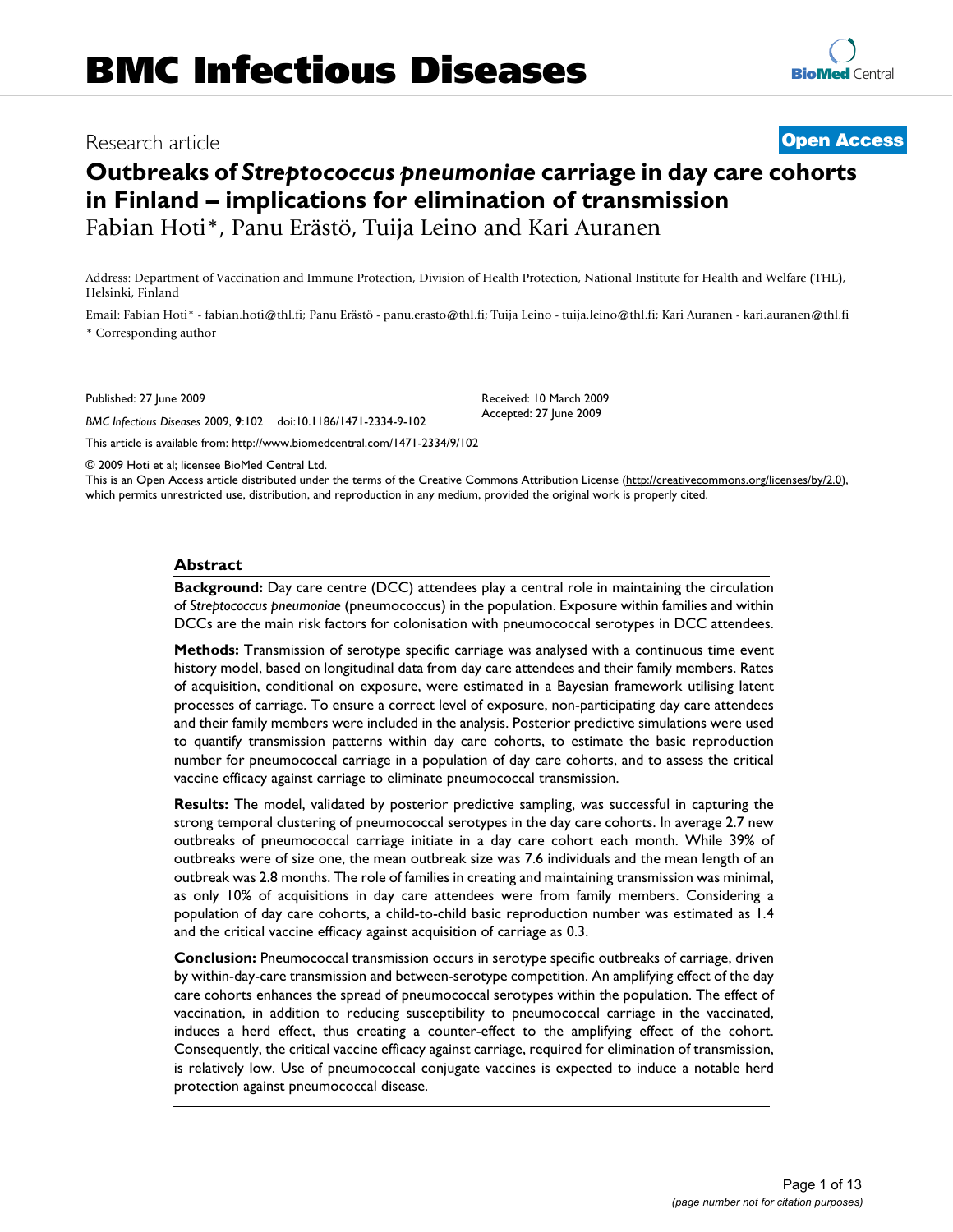## **Background**

Knowing transmission is key to understanding vaccine prevention of diseases caused by the pneumococcus (*Streptococcus pneumoniae*). The adoption of new pneumococcal polysaccharide conjugate vaccines into national vaccination programs has been indicated by their efficacy in protecting the vaccinated individuals against invasive pneumococcal disease [\[1-](#page-11-0)[4](#page-11-1)]. However, the most compelling reason for their widespread use may lie with indirect protection (herd immunity) that these vaccines provide to the non-vaccinated part of the population [\[5-](#page-11-2)[7](#page-11-3)]. This means that a considerable proportion of prevented cases of disease may result from reduced transmission of asymptomatic nasopharyngeal carriage of pneumococci in the population [[8](#page-11-4)]. Such indirect protection is based on the ability of the conjugate vaccines to reduce acquisition of pneumococcal carriage [\[9](#page-12-0)[,10](#page-12-1)], a pre-requisite of pneumococcal disease.

Transmission of pneumococcal carriage is particularly efficient among children, both in families and day care facilities [\[11](#page-12-2),[12\]](#page-12-3). A number of studies have attempted to quantify the effect of exposure to pneumococci in terms of surrogate measures, such as family size, number of siblings, crowding, attendance to day care, or weekly hours spent in day care [[13-](#page-12-4)[15\]](#page-12-5). By contrast, only few studies have quantified direct exposure to carriers of pneumococci in a serotype specific manner. The family studies that have recorded carriage in all family members reveal a higher intensity of transmission among family members in comparison to acquisition from the general community [\[16](#page-12-6)[-19\]](#page-12-7). Similar results apply to children with close contacts in school classes [[20](#page-12-8)]. In all these studies exposure to pneumococcal carriage had been measured in one mixing group only, the family or the school class.

Enhanced transmission in families and day care facilities implies that transmission in the whole population occurs through micro-epidemics, i.e., temporally and spatially localised outbreaks of carriage in these "mixing" groups. Theoretical analyses have shown that groups with intensive within-group transmission induce an amplifying effect on transmission in the population [\[21](#page-12-9)]. In fact, empirical data and simulation models have emphasized the role of day care centres enhancing pneumococcal circulation in the population [[15\]](#page-12-5). The amplifying effect of the mixing groups can be characterised by the average size of the outbreak, where the relevant measure of size is the total number of episodes of carriage during a single microepidemic of carriage [cf. [[21](#page-12-9)]]. The outbreak size has bearing on the transmission potential of pneumococcal carriage, which eventually translates to the vaccination effort needed to stop transmission in a population (cf. [\[22](#page-12-10)[,23](#page-12-11)]).

The notion of outbreaks of pneumococcal carriage is strengthened by the observation that different pneumococcal serotypes or strains may dominate temporally and locally in different day care facilities [\[24](#page-12-12)[-26](#page-12-13)]. It is an interesting question to which extent such patterns in pneumococcal carriage are determined by chance alone in a net of inter-connected clusters (day care groups and families), with different intensities of transmission within day care groups and the general population. Alternatively, the pattern could at least partly reflect intra-species competition between different serotypes.

In this study we report a novel analysis of pneumococcal transmission. The analysis is based on a data set that to our knowledge is the first to measure direct exposure to pneumococci within families and day care facilities in the same study cohort. Based on these data, we have previously shown that exposure to pneumococci both within day care centres and within family are important risk factors for acquisition of carriage in day care attendees [\[26](#page-12-13)]. Using statistical modeling, we now quantify the importance of the two mixing groups for pneumococcal transmission on the individual and population levels. We assess the importance of transmission vs. between-serotype competition in producing the observed patterns of carriage. We then treat pneumococcal transmission as outbreaks of carriage, occurring in inter-related groups of day care attendees. Based on this, we derive an estimate of the group-to-group basic reproduction number for a single serotype, describing the amplifying effect of within-group transmission. Finally, we assess the critical vaccine efficacy against acquisition to obtain herd immunity threshold, i.e., to eliminate pneumococcal carriage, and discuss the implications of this for pneumococcal disease.

## **Methods**

## *The empirical data*

The data have been described in detail elsewhere [\[26](#page-12-13)]. Briefly, all attendees with their family members and the employees in three day care centres (DCCs) in the Tampere area, Finland, were invited to participate in a longitudinal study of pneumococcal carriage. Altogether, 213 individuals consisting of 61 day care attendees (59 index children, and 2 siblings who entered the DCC later during the study), 29 siblings, 86 family members > 18 years of age, and 37 employees, were enrolled as study participants. In the three DCCs, the 25, 18 and 18 attendees belonged to 20, 13 and 12 families, respectively. The mean age of the attendees in the beginning of the study was 4.1 years (range 1.2–6.6). The attendees account for 74%, 26% and 40% of the mean number of children (34, 69, and 45) attending the three DCC's. The term *day care cohort* refers to all individuals connected to a DCC, including the non-participants.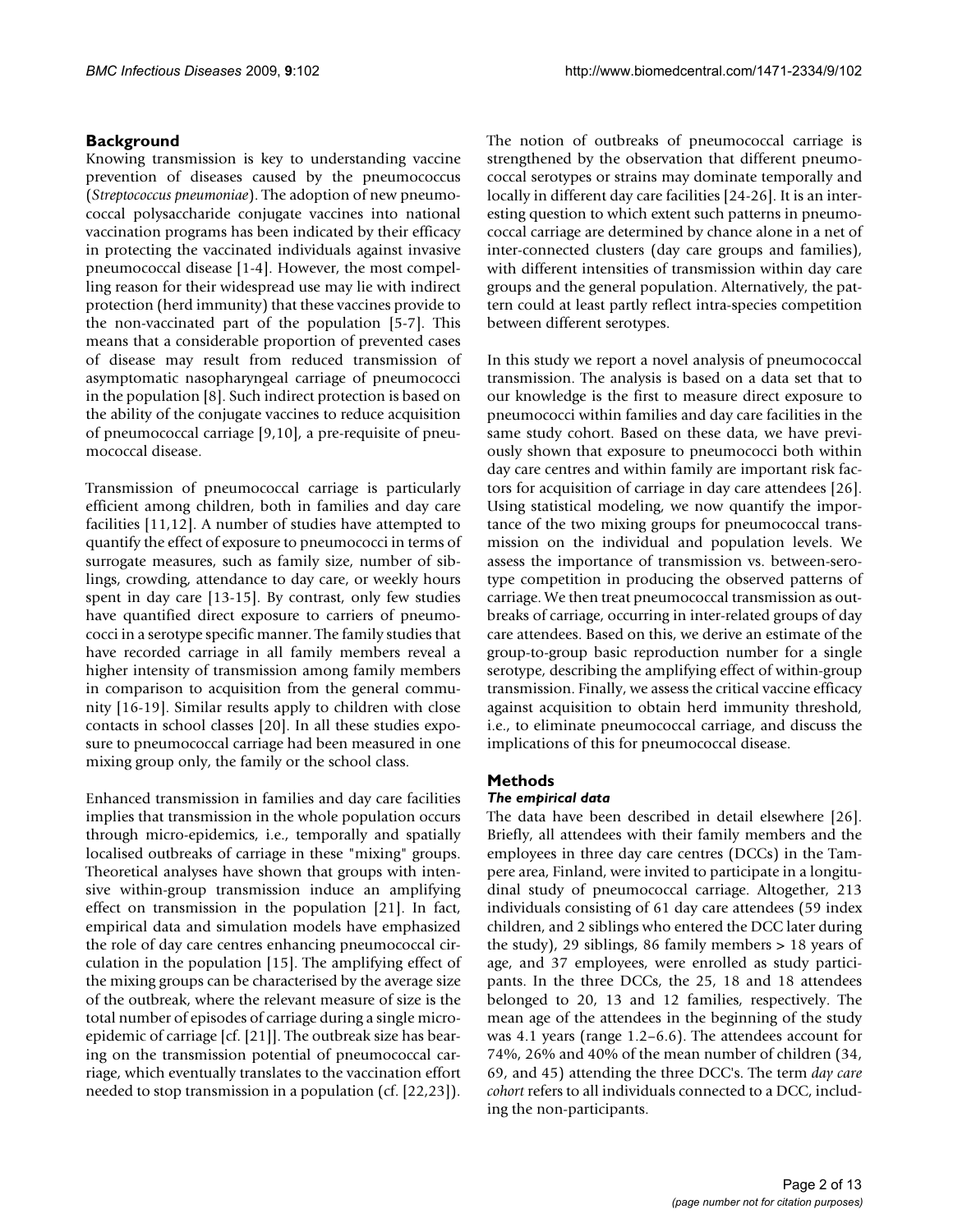During the follow-up between September 2001 and May 2002, nasopharyngeal (NP) samples of pneumococcal carriage were collected from the study participants at 10 monthly visits. For most of the 213 participants the data are almost complete: 87% of the individuals have 9 or 10 NP samples. In particular, missing data are few in the participating families. Altogether 1941 samples were taken from the individuals. Each sample comprises of the calendar time of sampling, the age of the individual at sampling, pneumococcal carriage (yes/no) and, in case of carriage, the serotype of the isolate. In addition, the contact groups (family, DCC) for each individual are known. Table [1](#page-2-0) summarises the data as episodes of carriage. The reported numbers of participants that had antibiotic treatment during the month preceding the sample was 54 (9.6% of the samples) in day care attendees, 25 (8.9%) in siblings, 38 (4.8%) in family members  $> 18$  years of age, and 26 (7.5%) in day care employees.

#### *Statistical methods*

#### *Notations and Definitions*

The time of origin  $t_{\min}$  is defined as the day before the first NP sample in the data was taken. At any time *t*, the state of individual *i* is one of the  $n_s + 1$  possible *states*, i.e., the

individual is either a carrier of one of  $n_s$  serotypes,  $s_i(t) \in$  $\{1,...,n_s\}$ , or is a non-carrier,  $s_i(t) = 0$ . The process  $N_i^{r,s}(t)$ ,  $r,s = 1,...,n_s$ ,  $r \neq s$ , counts the number of times the individual has moved from state  $r$  to state  $s$  since  $t_{\min}$  by time *t*. Further, for a study cohort of *n* individuals the history of the  $n \times (n_s + 1) \times n_s$  counting processes  $N_i^{r,s}(t)$  at time *t* is denoted by  $H_t$ .

#### *Transmission model*

Acquisition and clearance of pneumococcal serotypes is modelled through the following stochastic intensities for processes  $N_i^{r,s}(t)$ :

$$
P(dN_i^{r,s}(t)) = 1|H_{t-}\big) = \alpha_i^{r,s}(t)I_i^r(t-)dt, \quad r,s = 0,1,...n_s, r \neq s,
$$
\n
$$
(1)
$$

where  $I_i^r(t)$  is the indicator of individual *i* being in state *r* at time *t*. The model considers two age groups; adults (age  $a(i) \le 7$  years) and children  $(a(i) < 7)$ . The rate for individual *i* is given by

| <b>Serotype</b> | Day care attendees $(N = 61)$ |                  |           | All participants $(N = 213)$ |                  |      |
|-----------------|-------------------------------|------------------|-----------|------------------------------|------------------|------|
|                 | <b>DCCI</b>                   | DCC <sub>2</sub> | DCC3      | <b>DCCI</b>                  | DCC <sub>2</sub> | DCC3 |
| $9V$            | 15                            |                  | 0         | 21                           | 0                | 0    |
| 18C             | O                             |                  | 13        | 0                            |                  | 20   |
| 3               |                               |                  |           |                              |                  |      |
| 19F             |                               |                  |           |                              | 4                |      |
| $15B/C$         |                               |                  |           |                              |                  |      |
| IIA             |                               |                  |           |                              |                  |      |
| 19A             |                               |                  |           |                              |                  |      |
| 35F             |                               |                  |           |                              |                  |      |
| 4               |                               |                  |           |                              |                  |      |
| 6B              |                               |                  |           |                              |                  |      |
| 22              |                               |                  |           |                              |                  |      |
| 33              |                               |                  |           |                              |                  |      |
| 38              |                               |                  |           |                              |                  |      |
| 6A              |                               |                  |           |                              |                  |      |
| 9N              |                               |                  |           |                              |                  |      |
| $\overline{10}$ |                               |                  |           |                              |                  |      |
| 16              |                               |                  |           |                              |                  |      |
| 18B             |                               |                  |           |                              |                  |      |
| 35B             |                               |                  |           |                              |                  |      |
|                 |                               |                  |           |                              |                  |      |
| Non-typables    | 0                             |                  |           | o                            | ٦                |      |
| <b>Total</b>    | 45                            | ${\bf 23}$       | $\bf{30}$ | 57                           | 48               | 51   |

<span id="page-2-0"></span>**Table 1: Numbers of episodes of pneumococcal carriage in the three day care cohorts for day care attendees and for all participants.**

Clustering of carriage is most evident for serotypes 9V, 18C, and 19A, each being the dominant type in one DCC and not detected in the two other DCCs. Serotype specific episodes of pneumococcal carriage were constructed from the observed data by combining consecutive samples of the same serotype into episodes.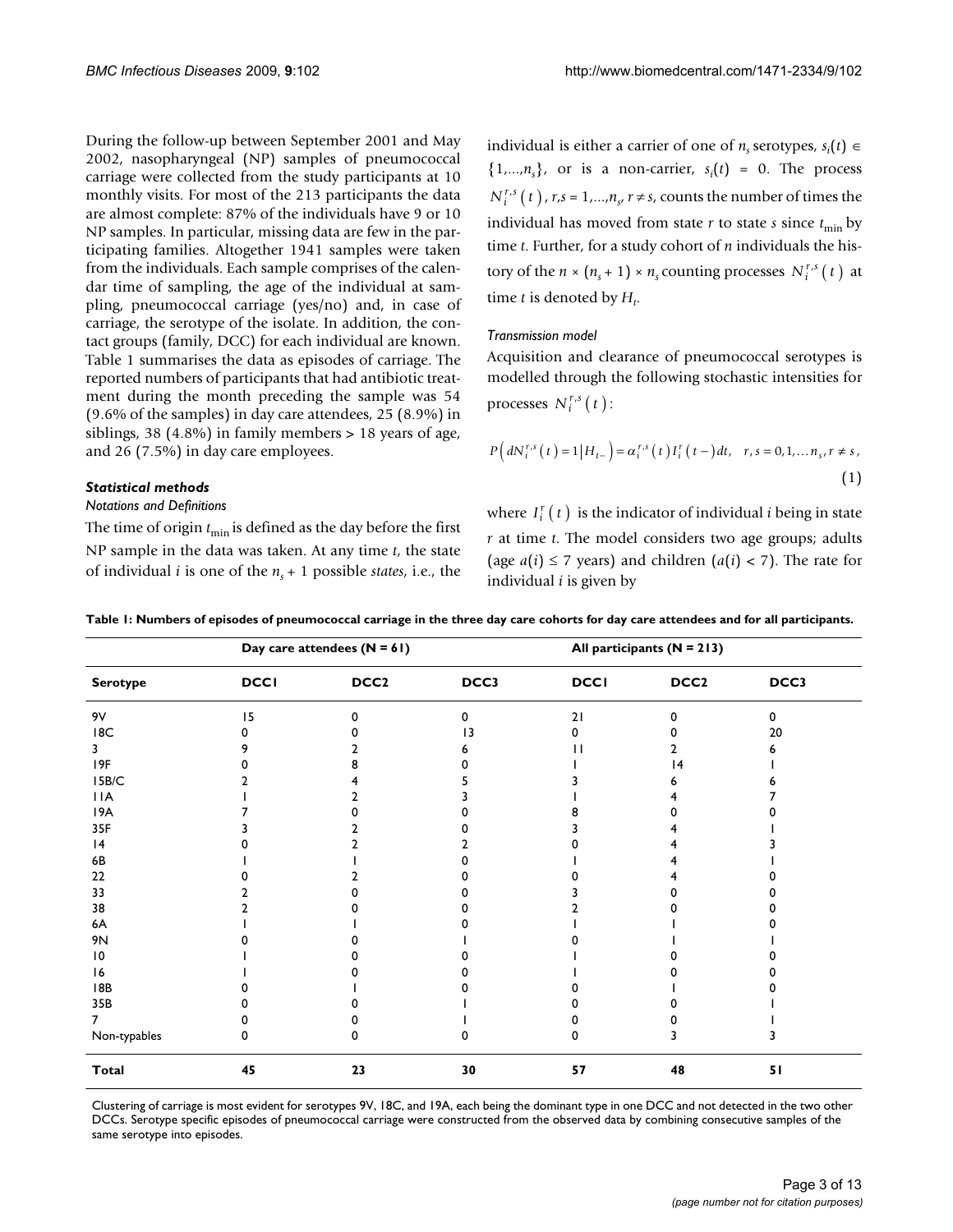$$
\alpha_i^{r,s}(t) = \begin{cases} \phi \eta_{a(i)} \alpha_i^s(t) & \text{if}, r, s > 0 \\ \eta_{a(i)} \alpha_i^s(t) & \text{if}, r = 0 \\ \delta_{a(i)} \alpha^0(t - t_{acq}) & \text{if}, s = 0 \end{cases}
$$

Here  $\alpha_i^s(t)$  is the baseline rate of acquisition of serotype *s* in a non-carrying child. To account for possible competition between pneumococcal serotypes in colonising the host, a competition parameter  $\phi \ge 0$  is used to scale the rate of acquisition rate in an individual already carrying another serotype. For a carrying child,  $t_{acd}$  is the acquisition time of the ongoing episode of carriage, and  $\alpha^0(t$  $t_{\text{acd}} = \rho \mu (\mu (t - t_{\text{acd}}))^{\rho \cdot 1}$ , for  $\rho = 3$ , is the clearance rate (the intensity function of a Weibull distribution) at time *t* - *tacq* after acquisition. To account for differences between children and adults the acquisition rates are multiplied with  $\eta_{a(i)} = \eta \mathbb{1}(a(i) \geq 7) + \mathbb{1}(a(i) < 7)$ , where  $\eta$  is the relative acquisition rate in adults versus children. Similarly, the clearance rate is multiplied with  $\delta_{a(i)} = \delta \mathbb{1}(a(i) \geq 7) + \mathbb{1}(a(i))$  $\langle$  7), where  $\delta$  is the relative clearance rate in adults versus children.

In addition to including a community force of infection  $\kappa$ , the baseline rate of acquisition in individual *i* at time *t* takes into account serotype specific exposure within the two mixing groups (family of size  $n_i^{fam}$  and DCC of size  $n_i^{DCC}$  ):

$$
\alpha_i^s(t) = \frac{\beta^{fam}C_i^s(t)}{n_i^{fam}-1} + \frac{\beta^{dcc}D_i^s(t)}{n_i^{dcc}-1} + \kappa.
$$

Thus, the baseline rate depends on the number of carriers of serotype *s* in the individual's family  $(C_i^s(t))$  and day care centre (  $D_i^s(t)$  ) at time *t*. Here  $\beta^{fam}/(n_i^{fam}-1)$  is the rate at which a family member carrying serotype *s* transmits carriage to a non-carrying susceptible family member (similarly for the rate β*dcc* within the DCC). The second (DCC) term is included in the acquisition rates of the DCC attendees and employees only.

#### *Hierarchical model*

Making likelihood-based inference about the model parameter  $θ = {β<sup>fan</sup>, β<sup>lcc</sup>, κ, μ, φ, η, δ}$  requires knowing the exact event times and types (i.e. specific transitions). However, the data consist of monthly samples only. The problem was tackled by adopting a Bayesian latent process approach, where using a Markov chain Monte Carlo (MCMC) algorithm the space of possible carriage histories  $H_{\nu}$  i.e., that of latent processes consistent with the observed data, was effectively sampled to produce estimates of the unknown parameters (see Appendix) [[16](#page-12-6),[20\]](#page-12-8). Parameter estimates are given in terms of their posterior means and 90% credibility intervals (90% CI).

*Posterior predictive model validation and description of outbreaks* Transmission of carriage of 13 serotypes in a single day care cohort was simulated, based on model (1) and samples from the posterior distribution of the model parameters. The simulated day care cohort consisted of 50 DCC attendees (children) and their family members (13 families containing two day care attendees and two adults, and 24 families containing one day care attendee and three adults). The posterior predictive simulations were used

A. to validate the model by comparing the posterior prediction of the serotype distribution to the actually observed distribution,

B. to quantify transmission patterns, i.e., who infected whom within the cohort, by monitoring exposure at each acquisition, and

C. to characterise outbreaks of pneumococcal carriage by monitoring individual outbreaks for the total number of episodes during one outbreak and the duration of outbreak.

After a sufficient burn-in period of 1000 days, carriage processes for cases A and B were followed for 270 days, and until the end of outbreak for case C. An outbreak was defined as the time interval from the first acquisition of a specific serotype in the cohort until its (temporary) disappearance from the cohort. In case A the model validation was based on 10 evenly spaced samples gathered from each day care attendee. To account for possible bias in the observed serotype distribution, due to incomplete sampling (i.e. missing data), the validation was repeated based on a sub-sample of 20 DCC attendees. In case B, the total number of acquisitions was divided into those from the day care centre, the family, or the community in proportions of exposure from the three sources. The results are based on 1000 posterior predictive simulations.

#### *Transmission potential and the critical vaccine efficacy*

For any given serotype, the potential of within-group outbreaks to sustain transmission in the whole population is characterized by the average number of infectious con-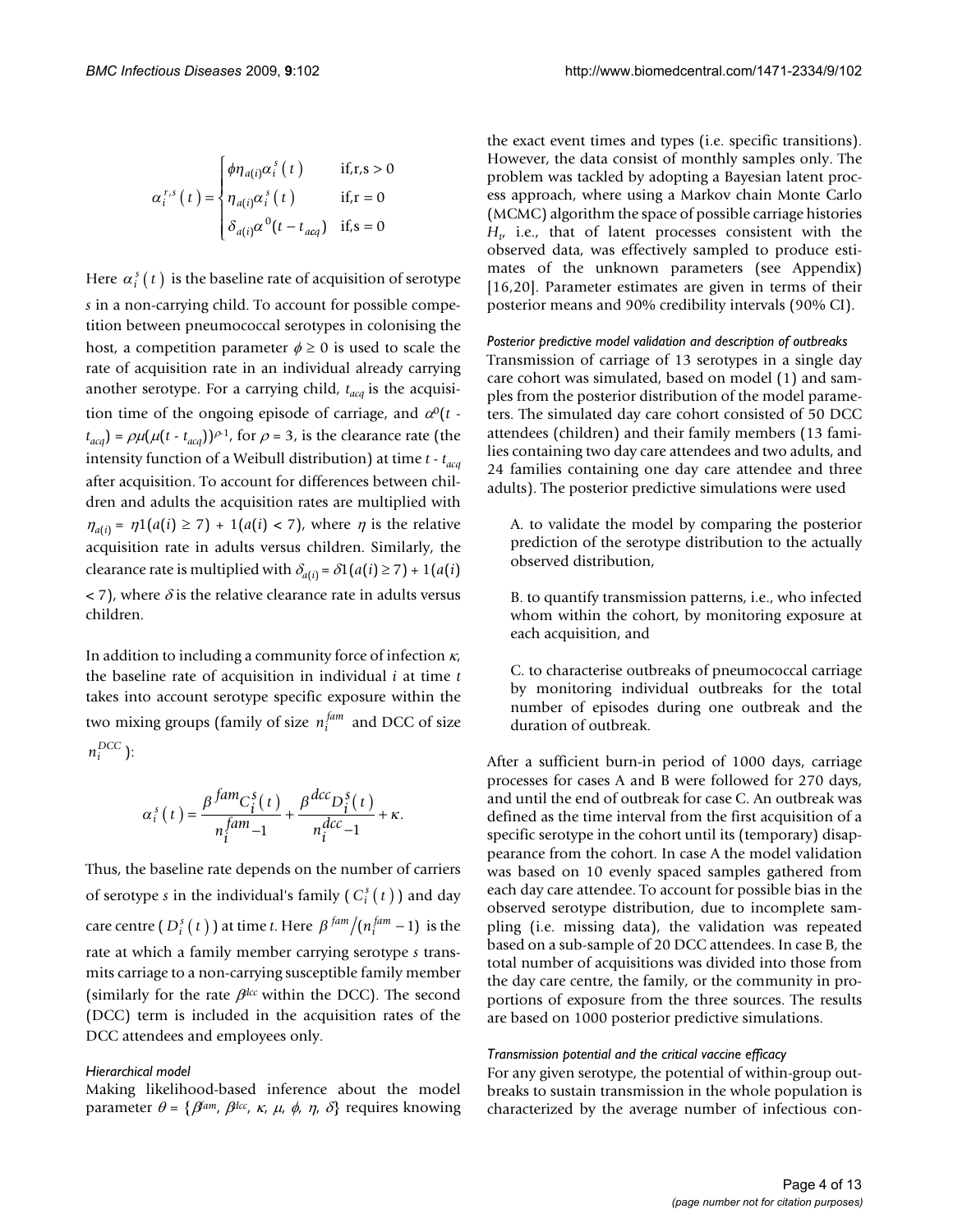tacts emanating from a single outbreak [\[21](#page-12-9)], the so called group-to-group reproduction number R\*. In the present context, this value can be approximated by  $R^* = \lambda sD$ , where  $\lambda$  is the serotype specific rate at which day care attendees infect other day care attendees in the community, *D* is the mean duration of a carriage episode in a day care attendee, and *s* is the average number of carriage episodes in day care attendees in an outbreak originating from a single carrying DCC attendee in a initially susceptible (i.e. non-carrying) day care centre in the absence of competing serotypes, and in the absence of community force of infection.

An approximation to rate  $\lambda$  can be inferred from the stationary prevalence of day care attendees in the community, and the pneumococcal acquisition rate from the community  $(\kappa)$ , assuming homogeneous mixing on the population level. Specifically, if the prevalence of carriage in day care attendees is  $p \sim 0.25$ , the serotype specific community rate can be expressed as  $\lambda = 13 \kappa/p$ . Posterior predictive simulations based on a day care cohort of size 50 (with a similar structure as above) were used to estimate *s*. The simulations were performed by colonising a random child in an initially susceptible cohort and then recording the size of the outbreak. In total 5000 simulations were performed.

Let  $v$  denote the vaccine efficacy, i.e., the percentage reduction in the rate of acquisition for a specific serotype. The effective post-vaccination group-to-group reproduc-

| tion number is then given by $R_v^* = (1 - v)\lambda s_v D$ , where $s_v$ |  |  |  |  |  |  |  |
|---------------------------------------------------------------------------|--|--|--|--|--|--|--|
| is corresponding average number of carriage episodes                      |  |  |  |  |  |  |  |
| under vaccination. The critical efficacy $v_c$ is the solution to         |  |  |  |  |  |  |  |
| the nonlinear equation $R_v^* = 1$ . By applying the idea of              |  |  |  |  |  |  |  |

proliferation of carrying individuals (day care attendees) in a community of day care centres (cf. [\[27](#page-12-14)]), one can infer that the individual-to-individual basic reproduction number for a pneumococcal serotype is give by  $(1 - v_c)^{-1}$ .

## **Results**

## *Prevalence of pneumococcal carriage*

The 90% interval of the posterior predictive prevalence of pneumococcal carriage in children in a DCC of size 50, calculated from 10 monthly samples was [21%, 46%] with mean value 33%. For a sub-sample of 20 DCC attendees the corresponding interval was [21%, 48%], which is in line with the observed prevalence in the three centres (27%, 26%, and 23%). Further, in the sub-sample of 20 DCC attendees on a single sampling round the 90% interval for the posterior predictive prevalence was [10%, 60%], also comparing well with the observed prevalence that varied between 9% and 56%.

## *Community acquisition and the effect of competition*

The posterior mean rate of acquisition from the community  $(\kappa)$  was 0.0059 per month per serotype in a non-carrying child (90% CI [0.0043, 0.0078])(Table [2\)](#page-4-0). The posterior mean of the competition parameter  $(\theta)$  was 0.68

| Model parameter                                           | <b>Posterior mean</b> | 5% quantile | 95% quantile |
|-----------------------------------------------------------|-----------------------|-------------|--------------|
| Community acquisition rate K<br>(per month)               | 0.0059                | 0.0043      | 0.0077       |
| Family transmission rate $\beta^{fam}$<br>(per month)     | 0.36                  | 0.23        | 0.52         |
| DCC transmission rate $\beta$ dcc<br>(per month)          | 0.53                  | 0.38        | 0.71         |
| Clearance rate $\mu$<br>(per month)                       | 0.69                  | 0.64        | 0.75         |
| Competition parameter $\theta$                            | 0.68                  | 0.35        | 1.10         |
| Relative susceptibility $\eta$<br>(adults vs. children)   | 0.41                  | 0.28        | 0.58         |
| Relative clearance rate $\delta$<br>(adults vs. children) | 1.23                  | 1.06        | .4           |

<span id="page-4-0"></span>**Table 2: Estimates of the model parameters.**

The table presents the mean as well as the 5 and 95 percent quantiles of the marginal posterior distributions of the 7 model parameters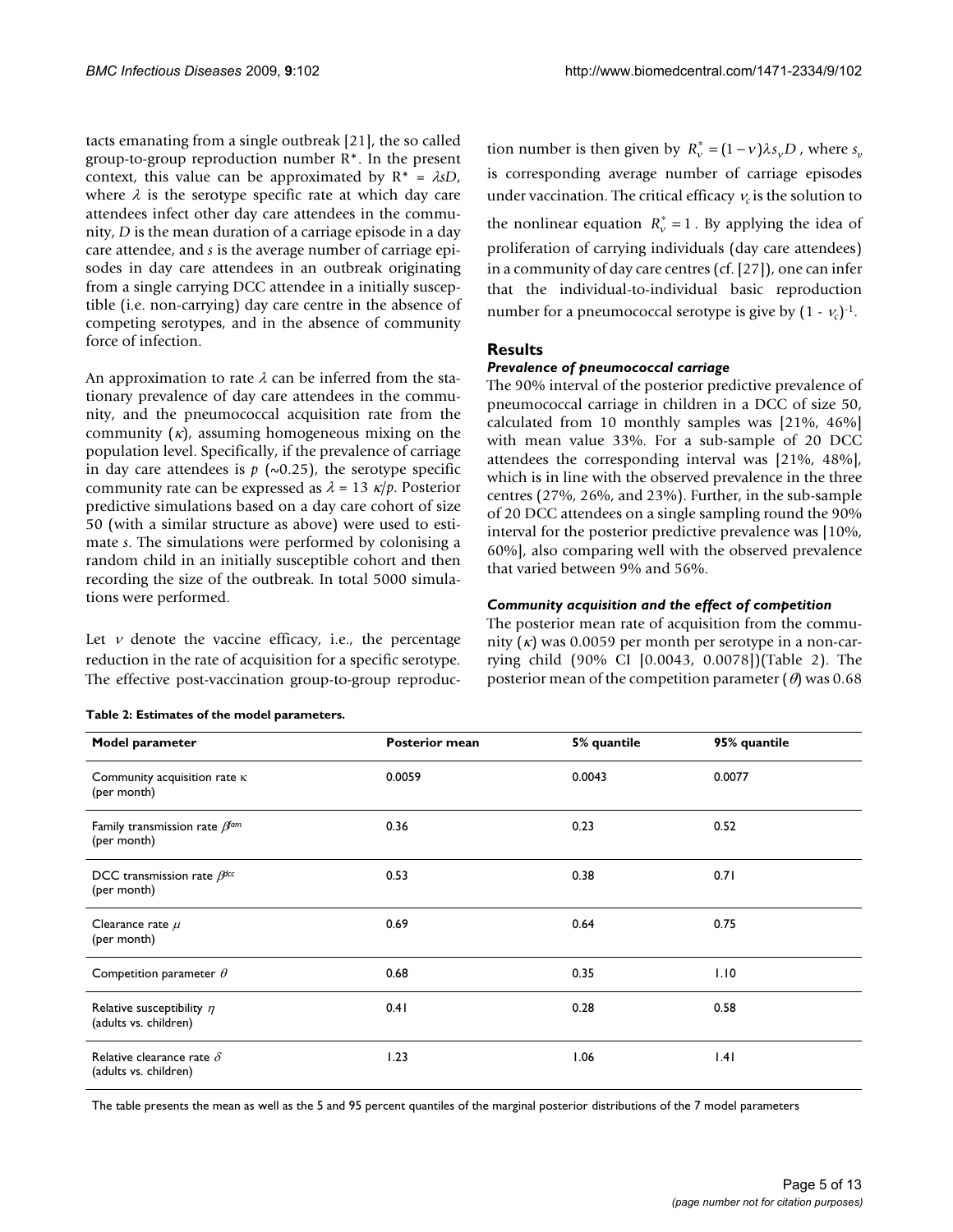$(90\% \text{ CI } [0.35, 1.10])$ , indicating reduced ability of new strains to occupy an already colonised nasopharynx.

#### *Within-family and within day care acquisition*

The posterior mean within-family transmission rate (β*fam*) in children (age < 7 years) was 0.37 per month (90% CI [0.23 0.52]). Adults ( $\geq$  7 years) were less susceptible to acquisition, with a relative transmission rate of 0.41 (90% CI [0.28 0.58]). For a carrying child, it thus takes 4.5 months on average to infect another family member in a family of one susceptible (child) sibling and two susceptible adults. The within-DCC transmission rate (β*dcc*) was similar to the within-family rate, with posterior mean 0.53 per month (90% CI [0.38, 0.71]). However, because the group size is larger than in the family, this corresponds to an average of only 1.9 months for a carrying child to infect another child in a totally susceptible DCC.

According to posterior predictive simulations of the transmission model in a DCC of size 50, 65% of acquisitions in day care attendees were from fellow day care attendees, 25% from the community, and only 10% from family members. In introduction of a new serotype into the family, in 82% of the cases the introductory individual was a day care attendee, and in 71% of these instances the acquisition had been from a fellow DCC attendee.

## *Clearance of carriage*

The posterior mean rate  $(\mu)$  of clearing pneumococcal carriage was 0.69 per month (90% CI [0.64, 0.75]). Clearance in adults ( $\geq 7$  years of age) occurred faster, with the mean relative rate of 1.23 in comparison to children (90% CI [1.06, 1.42]). In the absence of competing acquisition from other serotypes, the posterior predictive mean duration of carriage in children would thus be 39 days in contrast to only 32 days in adults. In the posterior predictive simulations the mean length of a single episode for children was 33 days (95%CI [5, 50]), 6 days less than the implied mean duration in the absence of competition.

## *Model validation*

Figure [1](#page-6-0) presents posterior predictions of the frequency distribution of serotypes in the day care attendees of a single day care cohort, together with the actually observed data from the three cohorts. The serotypes are ranked according to their prevalence. The predicted and observed distributions are similar, showing that our model was successful in producing the observed pattern. Specifically, the highly skewed distribution is a consequence of serotypespecific clustering. Of note, this clustering is produced by within-cohort transmission and between-serotype competition even under the assumed exchangeability of serotypes in terms of their rates of acquisition and clearance. To distinguish the pattern from clustering produced simply by ranking the serotypes, a baseline distribution is shown. The baseline was constructed by assigning random serotypes to each episode and then ranking them.

## *Characteristics of outbreaks*

The obvious clustering in the data, reproduced by the model predictions, indicates that individual serotypes cause outbreaks of carriage within day care cohorts. The posterior predictive mean duration of such outbreaks was 2.8 months, with the inter-quartile range [0.9, 3.5]. The mean number of serotypes carried in a day care cohort at any time was 7.5, which means that on average 2.7 outbreaks (new serotypes) are introduced into the cohort each month. Epidemiologically, a key characteristic of an outbreak is its size, i.e., the total number of episodes during the outbreak [\[28](#page-12-15)]. According to the data and our model, the posterior predictive size of the outbreak has a skewed, heavy-tailed distribution: 39% of outbreaks were of size 1 and the mean size was 7.6 episodes, consisting of 5.7 episodes in the day care attendees and 2.0 episodes in the adult family members. The size of the outbreak depended on the initial carrier. If the initial carrier was a child, the average size was  $9.6$  (7.8 + 1.8), whereas if the initial carries was an adult, the size was only 5.3 (3.2 + 2.1).

## *Transmission potential*

From posterior predictive simulations, the size of the outbreak in the absence of competition was  $46.6$  (39.5 + 7.1), if the initial carrier was a child. The group-to-group reproduction number R\* (based on children only) calculated from posterior predictive simulations was 15.8, with a 90% posterior probability to be less than 25. The critical vaccine efficacy, searched for by simulations, was found to be 0.3 (Figure [2](#page-7-0)) and the corresponding child-to-child reproduction number, inferred via the critical vaccine efficacy, was 1.4.

## **Discussion**

We analysed longitudinal data on pneumococcal carriage in three cohorts of day care children and their family members. Rates of pneumococcal acquisition, conditional on serotype specific exposure, were estimated within a Bayesian framework, utilising latent processes of carriage in continuous time. To adjust for missing data, unobserved events of acquisition and clearance were augmented statistically. The results show that pneumococcal carriage occurs as serotype-specific micro-epidemics, i.e., as outbreaks of carriage among day care attendees and their family members. Transmission within day care centres is the driving force of pneumococcal transmission in a population. In particular, outbreaks of pneumococcal carriage in day care centres cause an amplifying effect that contributes in maintaining circulation of pneumococci in the population. For a single pneumococcal serotype, the group-to-group reproduction number was estimated at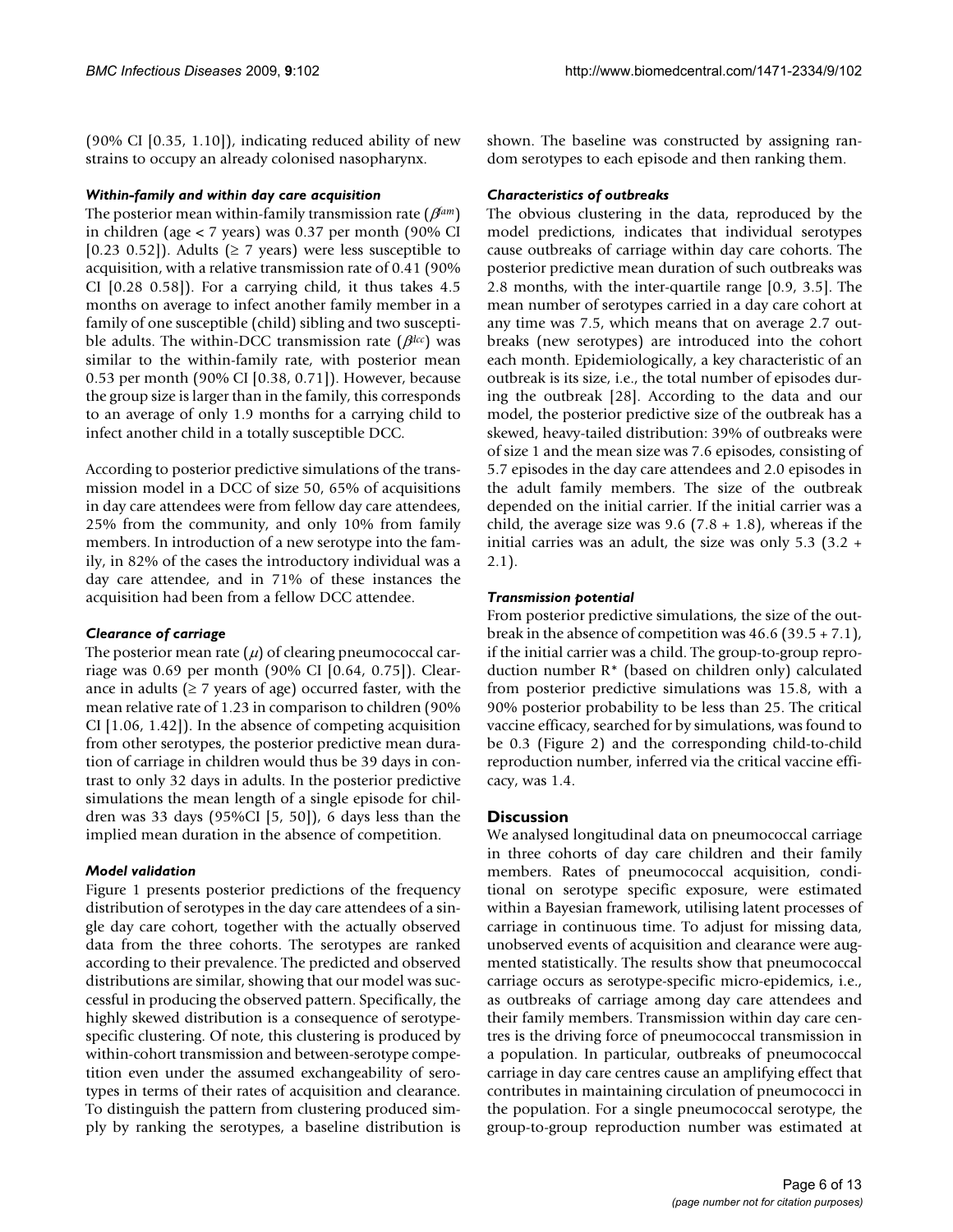<span id="page-6-0"></span>

## **Figure 1**

**Model validation**. The cross, diamond, and circle present the observed proportions in the attendees in the three day care centres. The proportions are ranked in ascending order. The thick lines denote the 90% posterior predictive intervals of the ranked proportions, calculated from a sub-sample of 20 day care attendees. The narrow lines are based on episodes with random serotypes, showing the "baseline" distribution that results from ranking only. The posterior predictions were based on 1000 simulations of a day care centre cohort consisting of 50 day care attendees and their family members. The size of the three DCCs as the number of day care attendees together with the number of participating attendees is given in the parenthesis.

16, the individual-to-individual reproduction number at 1.4, and the critical vaccine efficacy against carriage at 0.3.

Although the conditional transmission rates within families and within day care centres were similar, the role of families in creating and maintaining micro-epidemics is minimal. This is due to the smaller size of families in comparison to day care centres and to the significantly lower susceptibility of adults compared to children. Also, as indicated by the predictive simulations, the day care attendees were the dominant source in introduction of new pneumococcal serotypes into the family. This is in line with [\[29\]](#page-12-16), where pneumococcal carriage in DCC attendees was shown to associate with carriage in their younger siblings.

One of the goals of the present study was to assess the relative importance of transmission and between-serotype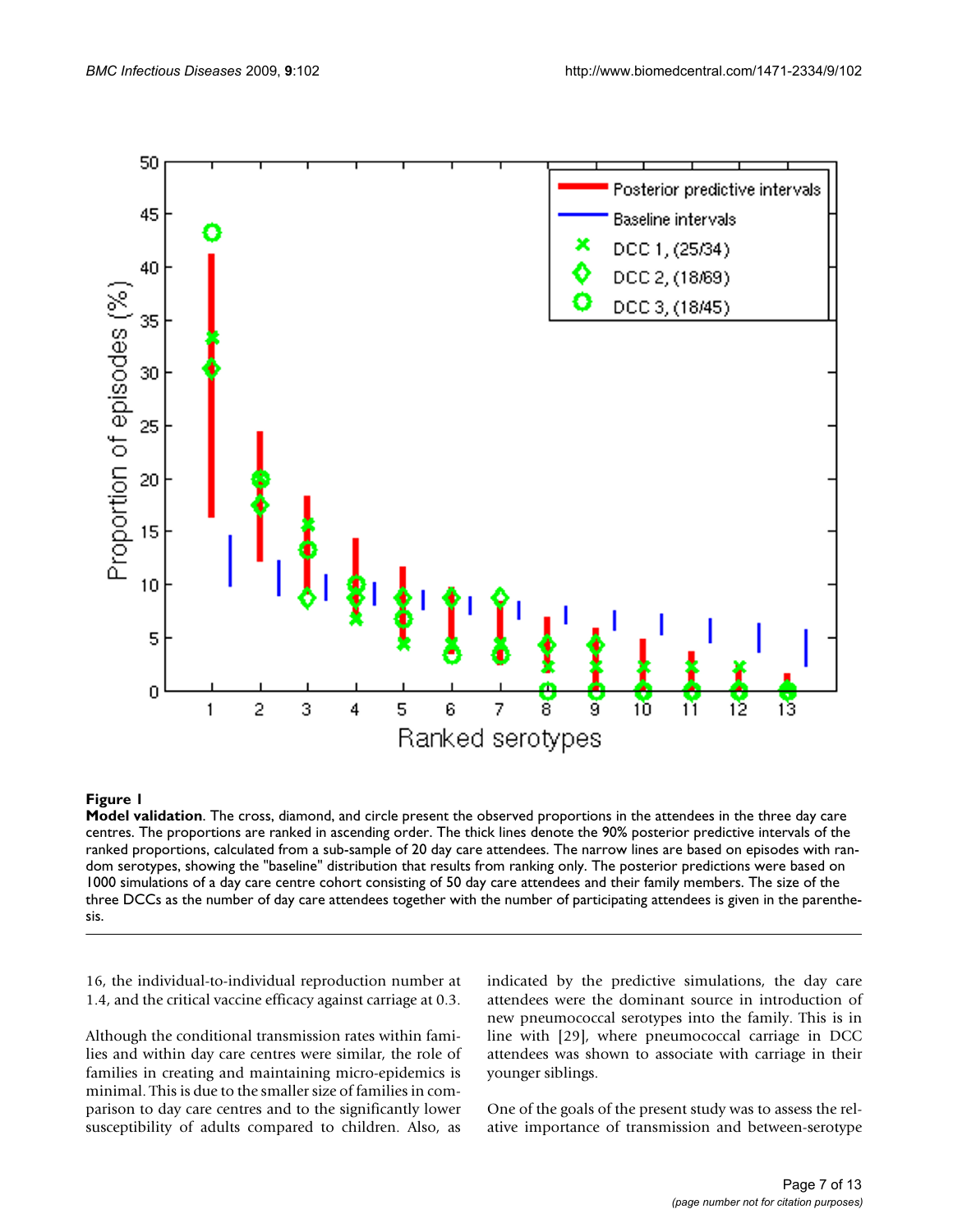<span id="page-7-0"></span>

## **Figure 2**

The critical vaccine efficacy. The group-to-group reproduction number  $R_v^*$  under vaccination in a population of day care cohorts of equal size, for different values of vaccine efficacy against acquisition. For each line the size of the day care cohort is given as the number of day care attendees (50, 30, and 20). The entire cohort including family members were used in the simulations. In each simulation roughly half of the day care attendees had a sibling attending the same day care centre, i.e., one third of the families had two children in the day care centre and two thirds of the families had one child in the day care centre.

competition in shaping the clustered pattern of carriage. We showed that both intense within day care transmission and competition are needed. In particular, model simulations showed that mere transmission in the absence of competition produces too large outbreaks (mean outbreak size 46.6, in comparison to 9.6 in the presence of competing serotypes). The role of competition in our model was thus to limit the size of outbreaks through reduced duration of carriage, due to acquisition of other serotypes.

Serotype-specific clustering of pneumococcal carriage within day care cohorts implies that contact rates are larger among individuals within the same cohort than between individuals from different cohorts. Pneumococcal transmission can then be viewed as occurring among a community of day care centres in terms of the idea of group-to-group transmission. In such a set-up, [[27\]](#page-12-14) derived threshold parameters for eliminating endemic circulation of a highly infectious agent by considering proliferation of infected individuals or households. In [\[21](#page-12-9)] an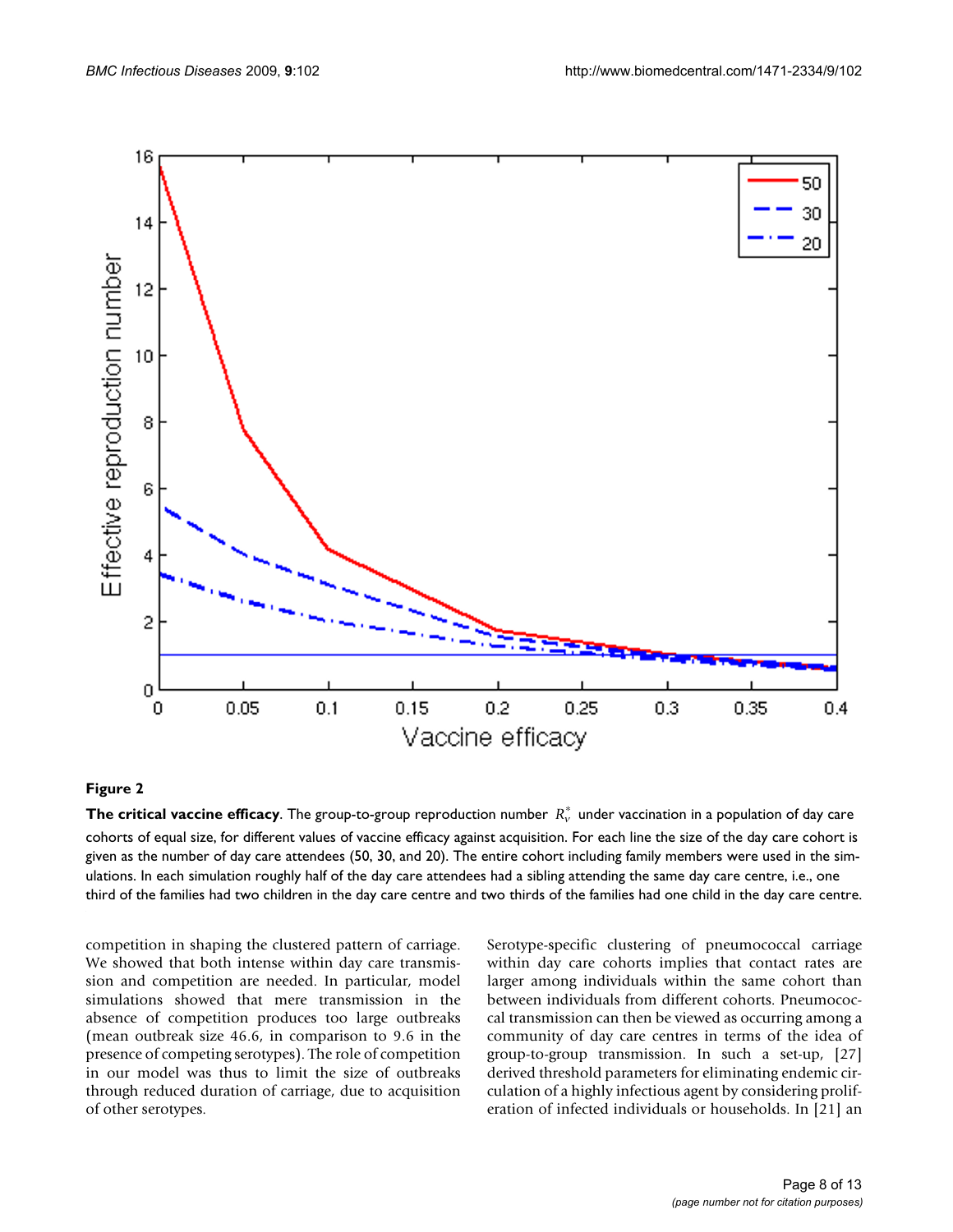analogous threshold theorem was derived for an infection that does not confer immunity against re-infection (cf. pneumococcal carriage). We applied the latter approach to determine the basic reproduction number for the proliferation of day care centres that carry a specific serotype. Assuming a homogeneous size of the DCC ( $N = 50$ ) we found that R\* was 16.

We then asked what is the critical efficacy against pneumococcal acquisition for elimination of a specific serotype, if all day care attendees were to be vaccinated. The critical vaccine efficacy  $v_c$  was found to be 0.3, which means that although the serotype specific R\* appears large, vaccination works very effectively in a clustered setup. The explanation is that in addition to reducing susceptibility to pneumococcal carriage in individuals, vaccination induces a herd effect on transmission within DCCs, thus creating a counter-effect to the amplifying effect of the cohort. As shown in Figure [2](#page-7-0), the critical vaccine efficacy is robust to the size of the DCC. Figure [2](#page-7-0) can also be used to assess the dependence of the critical vaccine efficacy on the estimate of rate  $\lambda$  (0.31 per month), at which a child transmits carriage to outside its own day care cohort. Specifically, if this rate is an over-estimate, e.g. half of the actual value, the critical vaccine efficacy is read from the intersection with line  $R^* = 0.5$ , implying somewhat higher values for the critical efficacy. If  $\lambda$  is an under-estimate, the critical efficacy would be lower than 0.3, with some heterogeneity according to the assumed group size.

The individual-to-individual basic reproduction number for a pneumococcal serotype was estimated as 1.4. This low reproduction number corresponds well to an SIS type of infection (pneumococcal carriage) [[30,](#page-12-17)[31](#page-12-18)], for which the required vaccination effort is typically of the order of the prevalence of infection. Thus, for a typical serotype with prevalence of the order of 10% at maximum, the number is actually quite large, describing the transmission potential in the absence of competition by other serotypes. As the individual-to-individual basic reproduction number is a direct function of the critical vaccine efficacy, its assessment is also robust to the size of the DCC. In addition, competition by non-vaccine serotypes would induce a beneficial effect, thus implying an even smaller critical efficacy against carriage.

The observed serotype distribution was slightly more clustered than that produced by posterior predictive estimates. A possible explanation is the existence of subgroups, classes, within each day care centre, which was not considered in the model. DCC1 and DCC3 consisted of two classes and DCC2 of three classes. The data for some serotypes suggest that transmission within the sub-groups is higher than between the sub-groups, although this was not consistent over serotypes and day care centres (data

not shown). Another explanation for the even stronger clustering in the observed data is the simplifying assumption of a constant community exposure over the followup time period. It is likely that community exposure to the included serotypes was temporally heterogeneous, thus increasing clustering.

Within each day care cohort the analysis considered 13 serotypes only, which was the maximum number of serotypes found in a single cohort. We experimented also with a model were all 21 serotypes found in the present study were taken into account in each cohort. Due to the assumption of equal rates, the overall community force of infection divides equally between all serotypes, thus resulting in a smaller community acquisition rate per serotype. However, the model validation with revealed a poor fit for this model, with too many serotypes present and too little clustering.

Only 21 out of the 91 serotypes were observed during the follow-up. Especially there were no isolates of serotype 23F, which was one of the most prevalent serotypes in a contemporaneous study from the same geographical area. Due to the high transmission rate within the day care cohorts, samples within a cohort are highly correlated. Thus the effective sample size to determine the serotype distribution is much smaller than the number of samples. However, we hypothesise that by sampling a large number of day care cohorts we would have encountered micro-epidemics of other serotypes and the overall serotype distribution would have resembled that of the population.

The assumption of identical parameter values for all serotypes goes against the general understanding that serotypes have different transmission properties and is thus a possible limitation of the study. The main reason to treat all serotypes as identical in the present study is that this approach significantly reduces the number of parameters, while still allowing for 1) comparisons between withinfamily and within day care exposure, 2) the inspection of age dependency in susceptibility of acquisition and duration or carriage, and 3) quantification of competition between serotypes. However, in the interpretation of the results one should keep in mind that the results represent the average behaviour of the observed serotypes and in reality there may be differences that our model is not able to address. Obviously, this could apply also to serotype 23F and other usually carried serotypes, not prevalent in the sample of the present study, although we do not consider this likely.

The statistical analysis in this study that did not take into account the non-participants resulted in a higher community acquisition parameter (mean value 0.0082 in com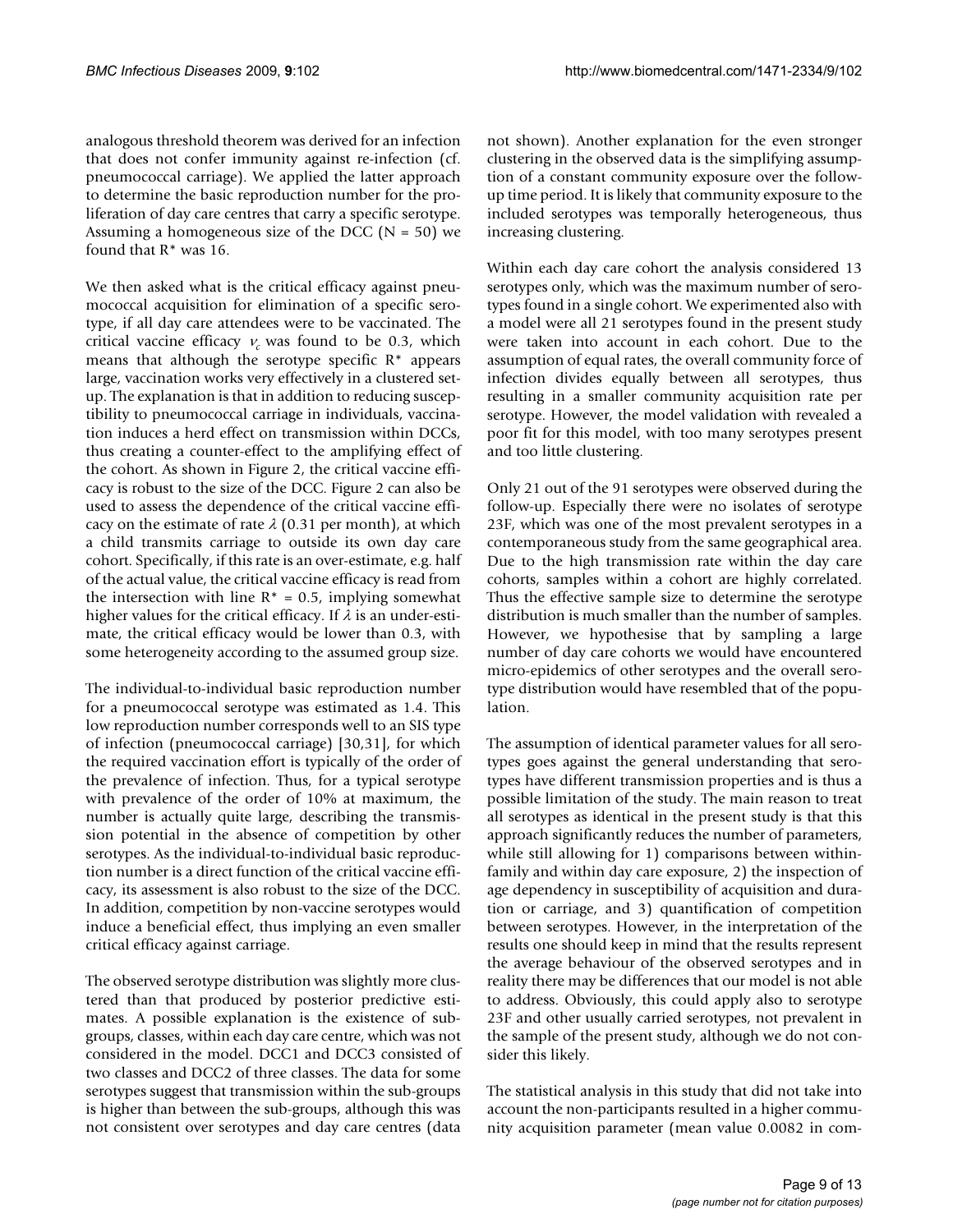parison to 0.0059). This reflects the fact that including more people into the cohort allows acquiring the same amount of acquisition from outside of the cohort with a smaller community acquisition value. A similar bias was evident in an approach where the non-participant DCC attendees were included into the analysis but their family members were left out. Also in this approach during the MCMC estimation the prevalence of pneumococcal carriage in the non-participant DCC attendees was consistently lower than that of the participating DCC attendees (calculated from the latent processes). The reason is that the non-participant DCC attendees where not exposed by their families, which led to underestimation of the true level of exposure.

Our model did not take into account all factors that are known to affect pneumococcal carriage. For example, respiratory infections are known to be associated with increased acquisition of carriage and antibiotic treatment temporarily reduces carriage. However, the aim of the current analysis was to describe natural pneumococcal transmission in young children, for which exposure to pneumococci is by far the most important "risk factor" [[17](#page-12-19)]. The results of our analysis describe the micro-epidemic pattern of carriage in a population with a relatively low use of antibiotics.

The efficacy of the pneumococcal conjugate vaccines against most vaccine types (serotypes included in the vaccines) has been estimated to be about 0.5 (e.g. [\[9](#page-12-0)[,32](#page-12-20)]), which surpasses the critical vaccine efficacy (0.3) inferred in our study. We therefore conclude that in the present setting conjugate vaccines would be efficacious enough to eliminate carriage of at least most vaccine serotypes. Further, as carriage is a pre-requisite of pneumococcal disease, our results predict that herd protection, provided by elimination of transmission, is on its own sufficient to eliminate the majority of pneumococcal disease caused by the vaccine serotypes.

Our results describe the dynamics of natural carriage in day care cohorts in Finland. The results as such may not be directly applicable to countries with different epidemiology of pneumococccal carriage, i.e., with higher prevalence carriage. However, similar models based on the community structure can be used to assess the importance of group-to-group transmission on pneumococcal carriage and its elimination.

## **Conclusion**

Both within-DCC transmission and between-serotype competition play an important role in shaping micro-epidemic transmission of pneumococcal serotypes. The birth and expansion of outbreaks of carriage within day care cohorts are enabled by the intense within-group transmission. Competition by other serotypes restricts the size of outbreaks. The amplifying effect of day care cohorts, characterised by the mean size of an outbreak, promotes the spread of pneumococcal serotypes within a population. Although the size of the DCC has a large effect on the reproduction number, its impact on the critical vaccine efficacy is small. In a population of DCCs, the vaccine efficacy against acquisition of carriage, needed to eliminate transmission of an individual serotype in the absence of competing serotypes, was estimated as 0.3 only, which will translate to a strong herd protection against pneumococcal disease.

## **Competing interests**

The authors declare that they have no competing interests.

## **Authors' contributions**

FH participated in the design of the statistical analysis and in writing the manuscript, and performed the statistical analysis. PE participated in the development of the statistical analysis and in writing the manuscript. TL participated in designing the study and writing the manuscript. KA participated in designing the study, in the statistical analysis, and in writing the manuscript. All authors have read and approved the final manuscript.

#### **Appendix** *The complete data likelihood function*

For individual *i*, denote by  $T_i^{r,s}$  the set of times the carriage status changes from state *r* to state *s* in the time interval  $|t_{\text{min}}|$ ,  $t_{\text{max}}|$ , where  $t_{\text{max}}$  is the day after the last NP sample in the data is taken. Let  $T_i = \{T_i^{r,s}, r, s = 1, ..., n_s\}$  be the collection of all times individual *i* changes carriage status. The likelihood function for *n* individuals on the time interval  $]t_{\text{min}}$ ,  $t_{\text{max}}$ ] defined by model (1) is

$$
p(T_1, ..., T_n | \theta) = \prod_{i=1}^n \prod_{s=0}^{n_i} \prod_{r \neq s} \prod_{t \in T_i^{r,s}} \alpha_i^{r,s}(t) \times \exp\left(-\sum_{s=0}^n \sum_{r \neq s} \int_{t_{\min}}^{t_{\max}} \alpha_i^{r,s}(u) I_i^r(u) du\right)
$$
(2)

where the unknown model parameters are gathered into the vector  $θ = {β^{tan}, β^{lec}, κ, μ, φ, η, δ}$  [[33](#page-12-21)]. Within each day care cohort the transmission of 13 serotypes ( $n_s$  = 13) was considered, which was the maximum number of serotypes observed in one day care cohort during the followup.

## *Prior distributions*

The prior distribution of the community acquisition rate κ, the within-family transmission rate β*fam*, the within-DCC transmission rate  $\beta^{loc}$ , and the clearance parameter  $\mu$ were assigned a normal distribution with mean zero and standard deviation 3000 (rate per month), constrained to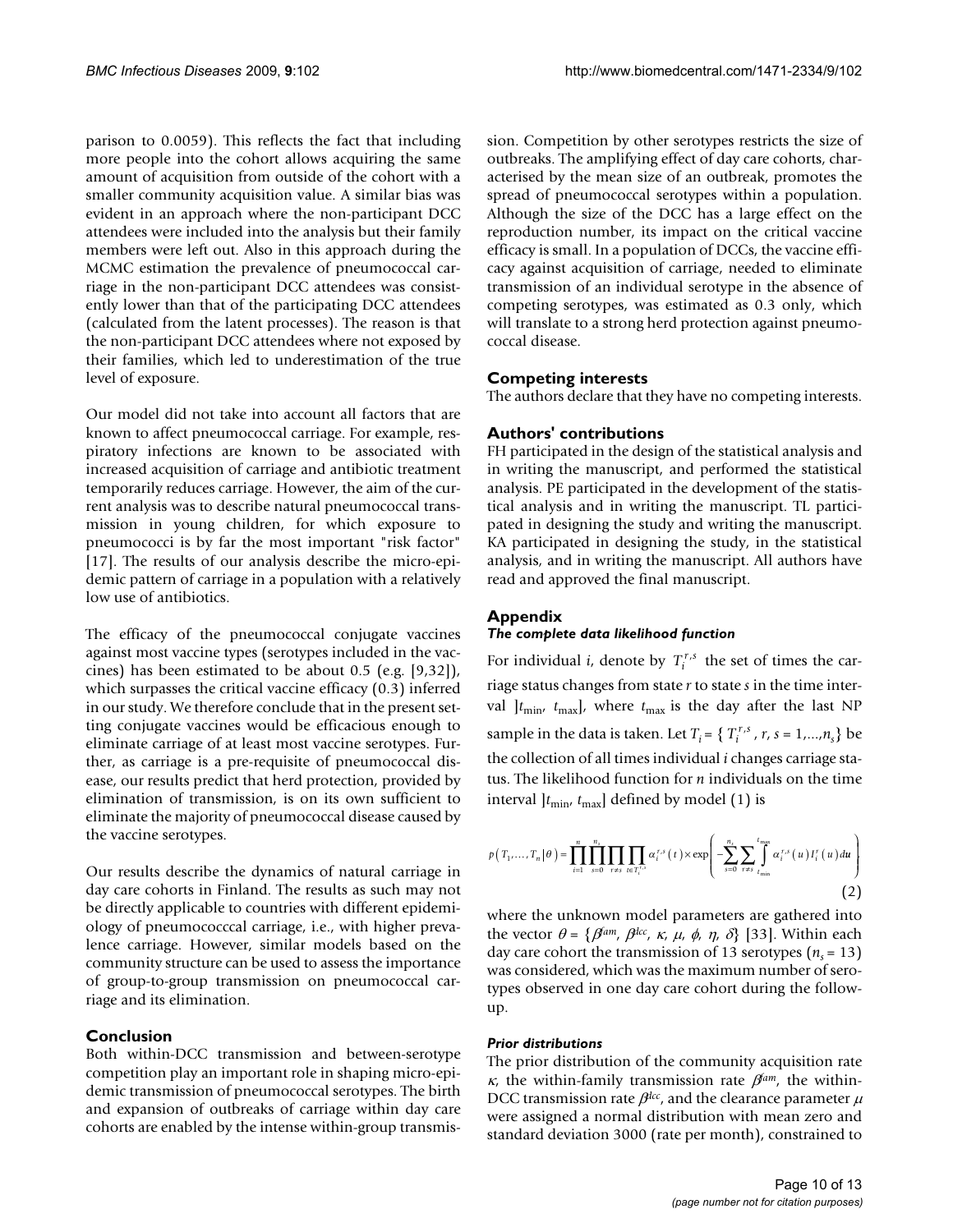positive values only. The relative acquisition rate  $\eta$  and the relative clearance rate  $\delta$  were both assigned a uniform prior on the interval [0,10]. For the competition parameter  $\phi$  we assumed a prior proportional to  $\phi$ <sup>1</sup>, reflecting equal prior probabilities for the events  $\phi$  < 1 and  $\phi$  < 1. In addition the probability to carry a serotype at the beginning of the follow up was fixed to 0.25 for the day care attendees and to 0.10 for the others. The maximum number of carriage episodes per individual was set to 10.

#### *The non-participants*

To ensure the correct contact structure and level of exposure, the non-participating members of the day care cohort were included in the statistical analysis. These included the ten family members of participating day care attendees that had no observations during the follow-up. In addition, carriage histories were augmented for 77 nonparticipating day care attendees and their family members. The family size of the non-participating day care individuals was assumed to be four according to the mean reported family size. Also in line with the observed data, half of the non-participating day care attendees were assumed to have a sibling in the same day care. This resulted in augmenting 9(7), 51(38), and 27(20) day care attendees (families) in DCC1, DCC2, and DCC3, respectively. Thus the analyses are based on 213 participants (at least one NP sample) and 270 non-participants (no NP samples).

Since no measurements were available from the non-participating individuals, their carriage histories relied solely on the model parameters and on the carriage histories of the participating members. Therefore, in the parameter estimation step of the Markov chain Monte Carlo (MCMC) algorithm an *ad hoc* approach (cf. the "cut" function in WinBUGS User Manual [[34\]](#page-12-22)) was adopted, where the information flow from the non-participants was discarded, i.e., the likelihood function (2) was calculated as a product over the participants only. The non-participants were taken into account in determining exposure to pneumococci in the participants.

## *The Markov chain Monte Carlo (MCMC) algorithm*

The MCMC algorithm used to produce estimates of the model parameters was tailor-made using Matlab (version 7.5). The sketch of the MCMC algorithm is as follows:

- 1. Initialise model parameters  $\theta$
- 2. Initialise latent processes
- 3. Update parameters  $\theta$ 
	- a. one at a time, update  $\kappa$ ,  $\beta$  and  $\mu$

b. update  $\eta$  and  $\delta$  as a block

4. Update latent processes for a random sample of 20% of the individuals

a. propose a new episode as described below  $\rightarrow$ accept/reject proposal

b. propose moving an event time  $\rightarrow$  accecpt/reject proposal

5. Iterate steps 3 and 4 for a predefined number of rounds

In total the MCMC algorithm was run for 15000 rounds after 5000 burn-in rounds.

#### *Updating the latent processes: proposing a new episode*

In the MCMC algorithm for each individual we first initialise a path consistent with the observed panel data. The path *Hi* of individual *i* consists of the carriage status at time  $t_0$  and a series of events times, acquisition/clearance times  $T_i$ , together with the corresponding event types.

At each MCMC round the path of a chosen individual is updated by the following algorithm.

1. Choose randomly one of the sampling intervals  $[S_{\nu}$  $S_{\nu+1}$ ,  $\nu = 1,...,(N - 1)$ , where  $S_1$  and  $S_N$  are the beginning and the end of the follow-up, and  $S_2$ ,..., $S_{N-1}$  are the individuals sampling times in ascending order.

2. Within the chosen sampling interval choose randomly an episode  $[t_k, t_{k+1}], k = 1, \ldots, (M - 1)$ , where  $t_1 = S_v$  and  $t_N =$  $S_{v+1}$  are the beginning and the end of the interval, and  $t_2$ ,..., $t_{M-1}$  are the individual's acquisition/clearance times within the interval in ascending order.

3. Define conjoin probabilities *Pleft* and *Pright* (needed later)

a. if  $S_v = t_{kv}$  then  $P_{left} = 0$ , otherwise  $P_{left} = 0.5$ 

b. if  $S_{v+1} = t_{k+1}$ , then  $P_{right} = 0$ , otherwise  $P_{right} = 0.5$ 

4. Propose limits  $[\tilde{t}_1, \tilde{t}_2]$  for a new episode

a. with probability  $(1 - P_{left})(1 - P_{right})$ , pick randomly  $\tilde{t}_1$ ,  $\tilde{t}_2 \in [t_k, t_{k+1}],$  so that  $\tilde{t}_1 < \tilde{t}_2$ 

b. with probability  $P_{left}P_{right}$ ,  $\tilde{t}_1 = t_k$  and  $\tilde{t}_2 = t_{k+1}$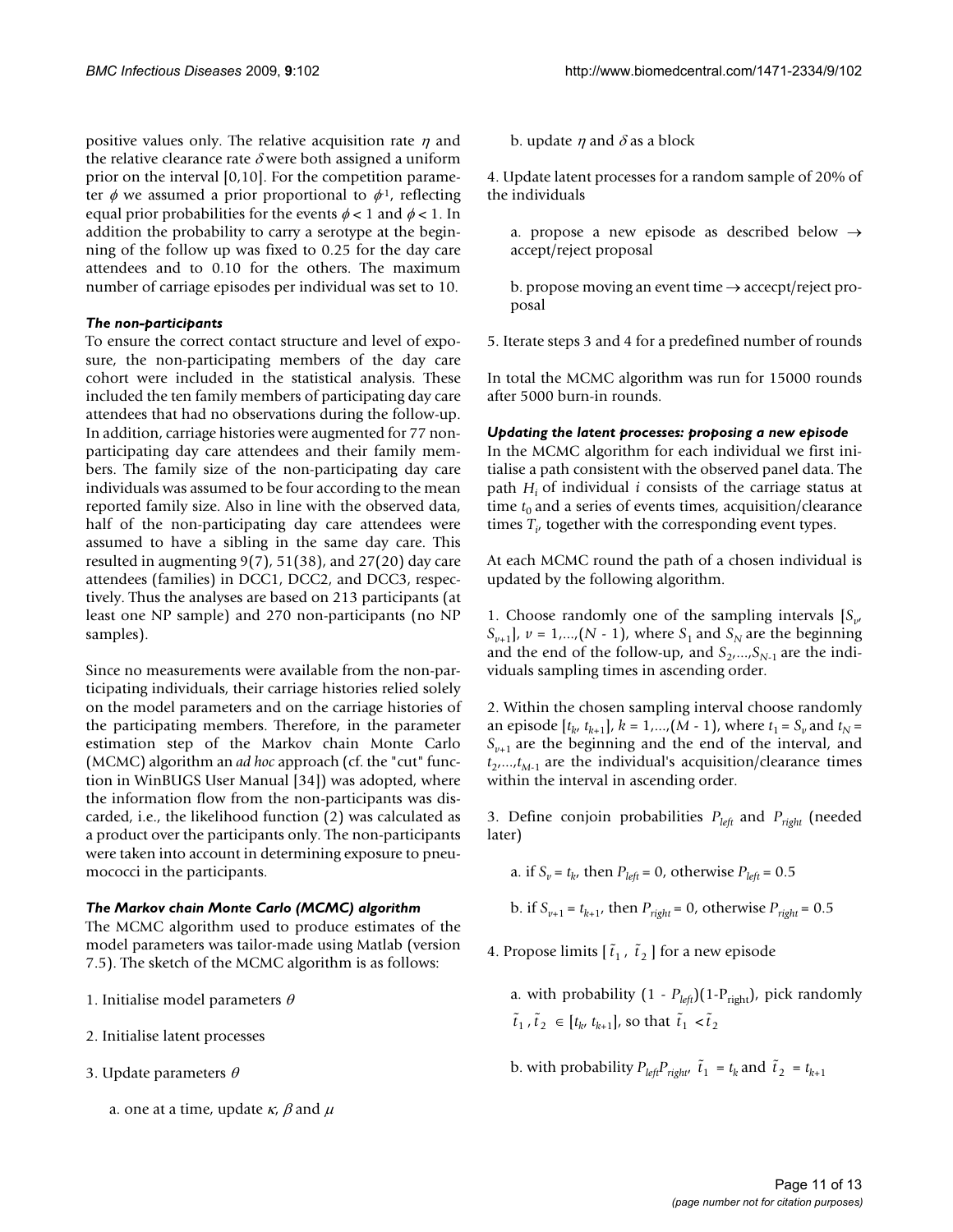c. with probability  $(P_{\text{left}})(1 - P_{\text{right}})$ ,  $\tilde{t}_1 = t_k$  and pick randomly  $\tilde{t}_2 \in [t_k, t_{k+1}]$ 

d. with probability  $(1 - P_{left})(P_{right})$ , pick randomly  $\tilde{t}_1$  $\in$  [ $t_k$ ,  $t_{k+1}$ [ and  $\tilde{t}_2 = t_{k+1}$ 

5. Propose a "sero"type for the new episode

a. if episode  $[t, t_{k+1}]$  is non-carriage episode, propose a serotype randomly from the  $n<sub>s</sub>$  possibilities

b. if episode  $[t_t, t_{k+1}]$  is carriage of one of the serotypes, propose a non-carriage episode

6. Merge similar types

a. if  $\tilde{t}_1 = t_{k'}$  and the "sero" type of the proposed episode and the previous episode are the same, merge the episodes, i.e.,  $\tilde{t}_1 = t_{k-1}$ 

b. if  $\tilde{t}_2 = t_{k+1}$ , and the "sero" type of the proposed episode and the following episode are the same, merge the episodes, i.e.,  $\tilde{t}_2 = t_{k+2}$ 

7. In order to calculate the probabilities of the back-proposal we define  $\tilde{P}_{left}$  and  $\tilde{P}_{right}$ 

a. if 
$$
S_v = \tilde{t}_k
$$
,  $\tilde{P}_{left} = 0$ , else  $\tilde{P}_{left} = 0.5$ 

 $b.$  if  $S_{\nu+1} = \tilde{t}_{k+1}$ ,  $\tilde{P}_{right} = 0$ , else  $\tilde{P}_{right} = 0.5$ 

8. Accept the proposed episode with probability

$$
\min \left( \frac{P(H_1, \ldots, \tilde{H}_i, \ldots, H_n | \theta)}{P(H_1, \ldots, H_i, \ldots, H_n | \theta)} \frac{P_c\left(M_i | \tilde{H}_i\right)}{P_c\left(M_i | H_i\right)} \frac{Q(H_i | \tilde{H}_i)}{Q(\tilde{H}_i | H_i)}, 1 \right),
$$

Where  $H_i$  and  $\tilde{H}_i$  are the present and the proposed path (history) for individual *i*, *M<sub>i</sub>* is the observed data for individual *i*, *P* is the prior of the complete data (the likelihood function of the model parameters),  $P_c$  is the likelihood function of the complete data (is one if the complete data is consistent with the observed data and is zero otherwise), and  $Q(u|v)$  is the probability of proposing path *u* given path *v*. The exact form of *Q* can be derived from steps 1 to 7. For example, if we propose to add a carriage episode  $[\tilde{t}_1, \tilde{t}_2]$  within a non carriage episode  $[t_{k}, t_{k+1}]$ , where  $t_k < \tilde{t}_1 < \tilde{t}_2 < t_{k+1}$ , the proposal probability is

$$
\frac{1}{N}\frac{1}{M}(1-P_{left})(1-P_{right})\frac{2}{(t_{k+1}-t_k)^2}\frac{1}{n_s}
$$

and the back proposal probability is

$$
\frac{1}{N} \frac{1}{(M+2)} (\tilde{P}_{\text{left}} \tilde{P}_{\text{right}}).
$$

#### **Acknowledgements**

The authors thank Ritva Syrjänen who participated in the study design and was responsible for coordination and sample collection. This study was partially funded by European Commission, Quality of life and management of the living resources programme (1998–2002) in a Project PncEuro (contract number QLG4-CT2000-00640), partly by the Finnish Academy (research grant n. 115636), and is also part of the research of the Pneumo-Carr Consortium funded by a grant from the Bill and Melinda Gates Foundation through the Grand Challenges in Global Health Initiative.

## **References**

- <span id="page-11-0"></span>Black S, Shinefield H, Fireman B, Lewis E, Ray P, Hansen JR, Elvin L, Ensor KM, Hackell J, Siber G, Malinoski F, Madore D, Chang I, Kohberger R, Watson W, Austrian R, Edwards K: **[Efficacy, safety and](http://www.ncbi.nlm.nih.gov/entrez/query.fcgi?cmd=Retrieve&db=PubMed&dopt=Abstract&list_uids=10749457) [immunogenicity of heptavalent pneumococcal conjugate](http://www.ncbi.nlm.nih.gov/entrez/query.fcgi?cmd=Retrieve&db=PubMed&dopt=Abstract&list_uids=10749457) vaccine in children. Northern California Kaiser Permanente [Vaccine Study Center Group.](http://www.ncbi.nlm.nih.gov/entrez/query.fcgi?cmd=Retrieve&db=PubMed&dopt=Abstract&list_uids=10749457)** *Pediatr Infect Dis J* 2000, **19:**187-95.
- 2. O'Brien KL, Moulton LH, Reid R, Weatherholtz R, Oski J, Brown L, Kumar G, Parkinson A, Hu D, Hackell J, Chang I, Kohberger R, Siber G, Santosham M: **[Efficacy and safety of a sevenvalent conjugate](http://www.ncbi.nlm.nih.gov/entrez/query.fcgi?cmd=Retrieve&db=PubMed&dopt=Abstract&list_uids=12907008) [pneumococcal vaccine in American Indian children: group](http://www.ncbi.nlm.nih.gov/entrez/query.fcgi?cmd=Retrieve&db=PubMed&dopt=Abstract&list_uids=12907008)[randomised trial.](http://www.ncbi.nlm.nih.gov/entrez/query.fcgi?cmd=Retrieve&db=PubMed&dopt=Abstract&list_uids=12907008)** *Lancet* 2003, **362:**355-61.
- 3. Klugman KP, Madhi SA, Huebner RE, Kohberger R, Mbelle N, Pierce N: **[A trial of a 9-valent pneumococcal conjugate vaccine in](http://www.ncbi.nlm.nih.gov/entrez/query.fcgi?cmd=Retrieve&db=PubMed&dopt=Abstract&list_uids=14523142) [children with and those without HIV infection.](http://www.ncbi.nlm.nih.gov/entrez/query.fcgi?cmd=Retrieve&db=PubMed&dopt=Abstract&list_uids=14523142)** *N Engl J Med* 2003, **349:**1341-8.
- <span id="page-11-1"></span>4. Cutts FT, Zaman SM, Enwere G, Jaffar S, Levine OS, Okoko JB, Oluwalana C, Vaughan A, Obaro SK, Leach A, McAdam KP, Biney E, Saaka M, Onwuchekwa U, Yallop F, Pierce NF, Greenwood BM, Adegbola RA: **[Efficacy of nine-valent pneumococcal conjugate vaccine](http://www.ncbi.nlm.nih.gov/entrez/query.fcgi?cmd=Retrieve&db=PubMed&dopt=Abstract&list_uids=15794968) [against pneumonia and invasive pneumococcal disease in](http://www.ncbi.nlm.nih.gov/entrez/query.fcgi?cmd=Retrieve&db=PubMed&dopt=Abstract&list_uids=15794968) The Gambia: randomised, double-blind, placebo controlled [trial.](http://www.ncbi.nlm.nih.gov/entrez/query.fcgi?cmd=Retrieve&db=PubMed&dopt=Abstract&list_uids=15794968)** *Lancet* 2005, **365:**1139-46.
- <span id="page-11-2"></span>5. Hennessy TW, Singleton RJ, Bulkow LR, Bruden DL, Hurlburt DA, Parks D, Moore M, Parkinson AJ, Schuchat A, Butler JC: **[Impact of](http://www.ncbi.nlm.nih.gov/entrez/query.fcgi?cmd=Retrieve&db=PubMed&dopt=Abstract&list_uids=16188350) heptavalent pneumococcal conjugate vaccine on invasive [disease, antimicrobial resistance and colonization in Alaska](http://www.ncbi.nlm.nih.gov/entrez/query.fcgi?cmd=Retrieve&db=PubMed&dopt=Abstract&list_uids=16188350) Natives: progress towards elimination of a health disparity.** *Vaccine* 2005, **23:**5464-73.
- 6. Huang S, Platt R, Rifas-Shiman S, Pelton S, Goldmann D, Finkelstein J: **Post-PCV7 changes in colonising pneumococcal serotypes in 16 Massachusetts communities, 2001 and 2004.** *Pediatrics* 2005, **116(3):**408-413.
- <span id="page-11-3"></span>7. Lexau CA, Lynfield R, Danila R, Pilishvili T, Facklam R, Farley MM, Harrison LH, Schaffner W, Reingold A, Bennett NM, Hadler J, Cieslak PR, Whitney CG: **[Changing epidemiology of invasive pneumo](http://www.ncbi.nlm.nih.gov/entrez/query.fcgi?cmd=Retrieve&db=PubMed&dopt=Abstract&list_uids=16249418)[coccal disease among older.](http://www.ncbi.nlm.nih.gov/entrez/query.fcgi?cmd=Retrieve&db=PubMed&dopt=Abstract&list_uids=16249418)** *JAMA* 2005, **294:**2043-2051.
- <span id="page-11-4"></span>8. Centers for Disease Control and Prevention (CDC): **[Direct and](http://www.ncbi.nlm.nih.gov/entrez/query.fcgi?cmd=Retrieve&db=PubMed&dopt=Abstract&list_uids=16163262) indirect effects of routine vaccination of children with 7 [valent pneumococcal conjugate vaccine on incidence of inva](http://www.ncbi.nlm.nih.gov/entrez/query.fcgi?cmd=Retrieve&db=PubMed&dopt=Abstract&list_uids=16163262)sive pneumococcal disease – United States, 1998–2003.** *MMWR* 2005, **54(36):**893-7.